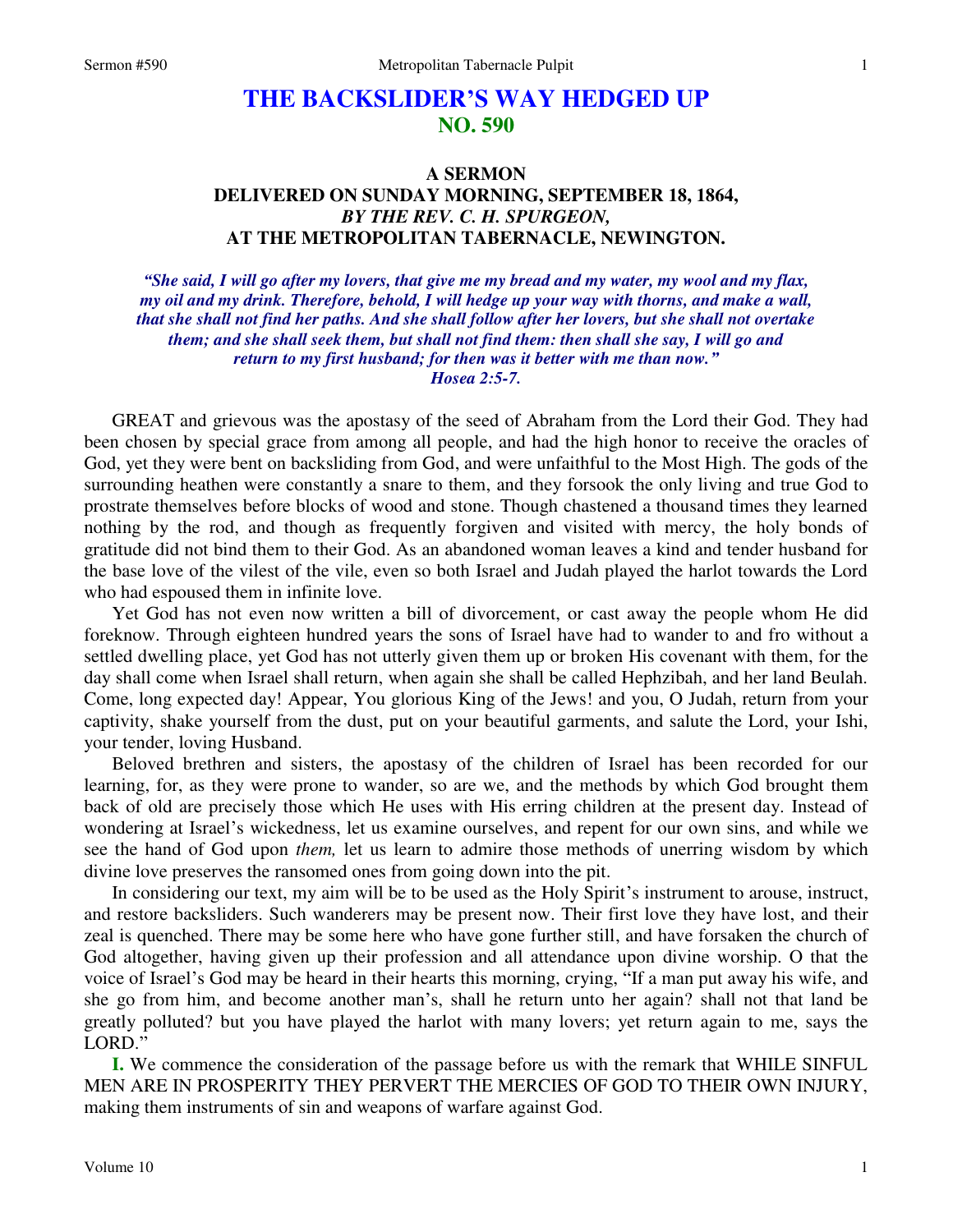While the children of Israel enjoyed an abundance of temporal comforts they ascribed all these blessings to their false gods. Hear the wicked and treacherous words—"I will go after my lovers that give me my bread and my water, my wool and my flax, my oil and my drink." Oh! base ingratitude to their bounteous JEHOVAH! Infamous ascription of His glory to graven images! Prosperous sinners make three great mistakes. At the outset *they give their temporal mercies the first place in their hearts.*  Because their business prospers, they do not consider that their soul is perishing, because there is enough on the table for themselves and for their children, they forget that their soul is famished for lack of heaven's bread. They put the shadows of time before the realities of eternity. They say, *"We must live,"* but they forget that *they must die.* So long as the current glides smoothly and the gentle flow of the river of their joy is undisturbed, they forget the cataract red with the blood of souls down whose tremendous steeps those treacherous waters will soon hurry them.

Is it not a gross mistake to attach so much importance to this poor body of clay, and forget the priceless jewel of the immortal soul? Why do you think so much of a world in which we only tarry for a few evil years, and neglect the world where we must dwell forever? Such folly is most shameful in one who was once a professed Christian, because he knew, or professed to know, somewhat of the superiority of the eternal over the temporal, of the vanity of things earthly and the glory of things heavenly. Yet because things go well with him—because his wife is in health, his children blooming, his house well furnished, his property increasing, he says, "Soul, take your ease," and disturbs not himself, though heaven is black with lowering tempest, and the light of God's countenance is hidden from him. The loss of God's presence the man thinks to be a trifle, because he is succeeding in the world, as though a man should count it nothing to lose his life if he may but keep his raiment whole to be buried in. O fools, thus to put the last things first, and the first things last.

One error leads to another, and hence such people *hold their temporal things upon a wrong tenure.* Do observe how many times the word "my" is found in the text. "Give me *my* bread and *my* water, and *my* wool and *my* flax, *my* oil and *my* drink." Why, they were not hers but God's, for the Lord expressly claims them all in the ninth verse, and threatens to take them all away.

Backslider, there was a time when you did confess yourself to be God's steward, when you said, "I am not my own, but bought with a price," yet now you have so set your heart upon worldly things, that all your talk runs in this fashion, *my* horses, *my* houses, *my* lands, *my* profits, *my* children, and an endless list of things which you think to be altogether yours. Why, man, they are not yours, they are only lent you for a season, you are but God's under-bailiff, you have possession only as tenant-at-will, or as a borrower holding a loan. The Lord claims even now the prior right to all you have, and the day shall come when He shall show you this, for if He has mercy upon you—and I pray He may—He may take these from you one by one, and make you cry out in abject wretchedness of soul, "O God, forgive me that I made these my gods, and claimed them as my own."

Then further, backsliders *are apt to ascribe their prosperity and their mercies to their sins.* I have even heard one say, "Ever since I gave up a profession of religion, I have made more headway in business than I did before." Some apostates have boasted, "Since I broke through puritanical restraint, and went out into worldly company, I have been better in spirits, and better in purse than ever I was before," thus they ascribe the mercies which God has given them to their sins, and wickedly bow down before their lusts, as Israel did before the golden calf, and cry, "These be your gods, O Israel, which brought us up out of the land of Egypt!"

Sinner, if you did but know it, a long-suffering God has given you these things. Even to you who will perish, He has given many mercies as your portion in this life, seeing that you have no heritage hereafter. O take heed, lest you be fattened upon them as beasts for the slaughter. Unto you, backsliders, He has given these things to try you, to see how far you will go, to what extravagances of ingratitude you will descend, and how far you will despise His tender means.

O backslider, is it not marvelous that God has not long ago stretched you upon a bed of sickness, when you consider how much you have brought dishonor upon Christ's name, how you have vexed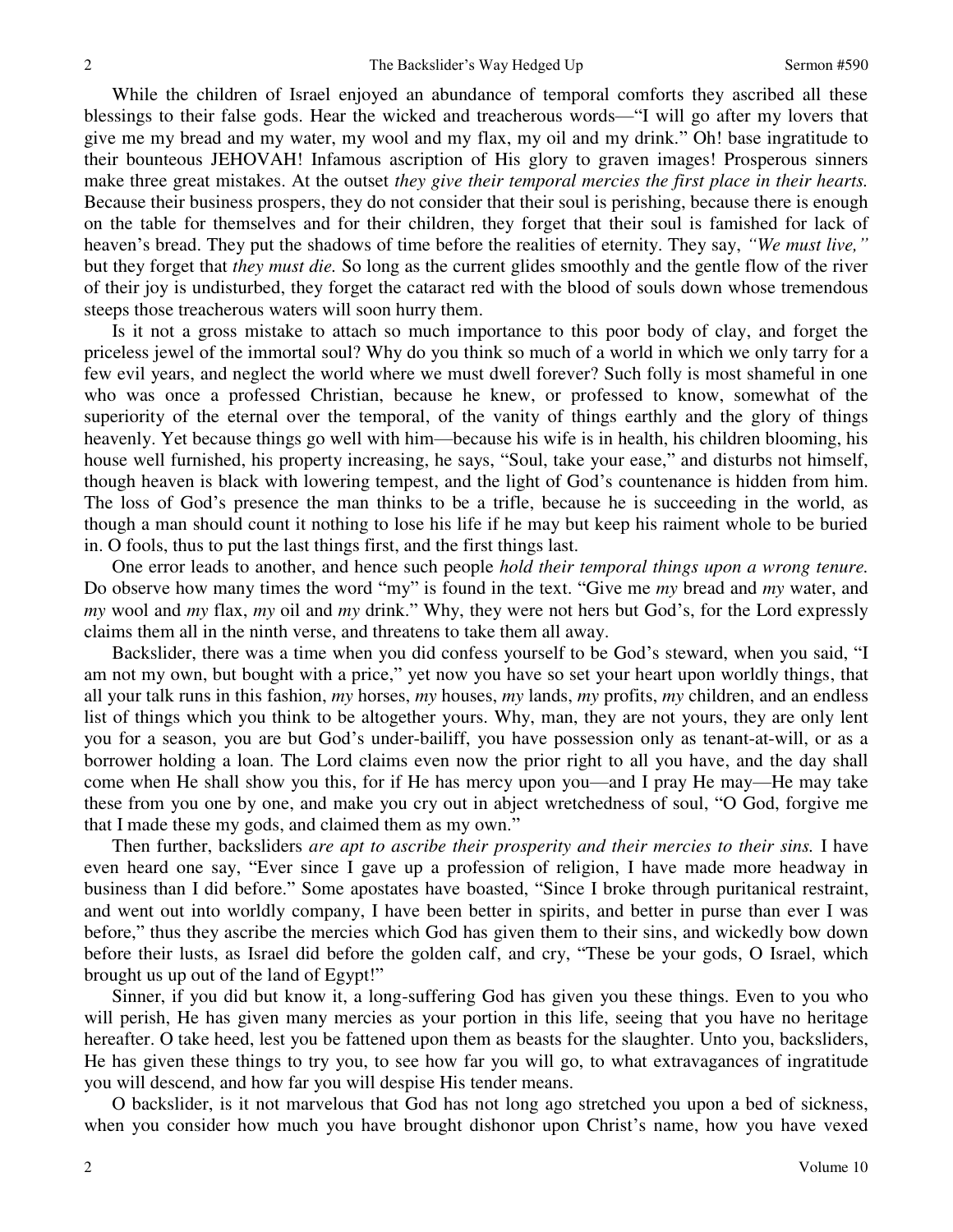God's people, how you have made the wicked open their mouths against God? Is it not a wonder that He did not take you away with a stroke, when you first forsook Him? And yet, see—instead of this, He multiplies your mercies. Does He not as good as say, "Return unto your rest, for I have dealt bountifully with you. I am married to you, and therefore I treat you as a husband treats his spouse. Although I might well proclaim a divorce against you, yet since I have betrothed you unto Me forever, My goodness and mercy shall not leave you even in your sins." Herein lies the gross mistake of the backslider—that he will attribute his present happiness and comfort to his sins rather than to the forbearance of God.

Here are three great errors, and oh, I fear they are so deadly, that unless God interpose in providence and in grace, they will be as fatal as the three darts which Joab thrust through the heart of Absalom as he was dangling by his proud hair in the wood of Ephraim. I fear that the goodly Babylonian garment, and the talents of silver, and the wedge of gold, will ruin you as they did Achan of old. These three falsehoods, like the three daughters of the horseleech, will never be satisfied until they have utterly destroyed your soul.

You will be wrapped in fine linen and fare sumptuously, and all this shall but ensure you the torments of the damned. Go to, now, weep and howl for the miseries which shall come upon you, your riches are corrupted, your garments are moth-eaten, your gold and silver are cankered, and the rust of them shall be a witness against you, and shall eat your flesh as it were fire. You have forsaken the right way, and are gone astray, following the way of Balaam, who loved the wages of unrighteousness. Hear you the word of the Lord by the mouth of His servant Peter, tremble at it, and be afraid, "If after they have escaped the pollutions of the world through the knowledge of the Lord and Savior Jesus Christ, they are again entangled therein, and overcome, the latter end is worse with them than the beginning. For it had been better for them not to have known the way of righteousness, than, after they have known it, to turn from the holy commandment delivered unto them. But it is happened unto them according to the proverb, The dog is turned to his own vomit again; and the sow that was washed to her wallowing in the mire."

**II.** Let us turn from this gloomy side of our subject, and observe with gratitude that THE LORD INTERPOSES ADVERSITY IN ORDER TO BRING BACK HIS WANDERING CHILDREN.

Let us consider for a moment the hindrances which a God of love frequently puts in the way of His elect when they backslide from Him. Here we have the matter opened up to our attention. "Therefore, behold, I will hedge up your way with thorns, and make a wall, that she shall not find her paths." Here you see that it is *an unexpected hindrance,* for it is placed right in the man's way—"I will hedge up your way"—it was his *way,* his *habit,* he had fallen into it, and he meant to keep on, but suddenly he met with an unlooked-for obstacle. Just as farmers, when a public path runs through their field and persons begin to wander too much into the grass or corn, will put up bushes to keep the public to the path, or just as husbandmen to keep their cattle in their fields, make thick thorn hedges which the beasts cannot break through, so God puts a thorn hedge of troubles right in the way of His chosen to stop them in their sins.

This hedge may be placed in your way in different shapes, perhaps you will meet with it this day. I see the hand of God as it touches the elect but erring man, suddenly business grows slack, customers fall off one by one, bad debts multiply, bankruptcy stares him in the face, where he had enough to lavish on his pleasures he has not enough to supply his needs. A mighty famine has arisen in the land of sin and he begins to be in want. He little expected this. If anybody had told him when he was so proudly driving that fast-trotting horse along the streets that he would come to hard work, he would have laughed him to scorn. He thought he should live like a millionaire, but now he seems far more likely to die a pauper.

Or it may be that sudden sickness has fallen upon his once strong and healthy body. He could drink with the most drunken and no voice could ring so loud as his in the midnight revelry, but now he is paralyzed, he has lost the use of half his limbs, or perhaps some internal complaint has weakened him and made him totter along the road in constant jeopardy of sudden death. Now the smooth road is rough indeed and the world has lost its many charms.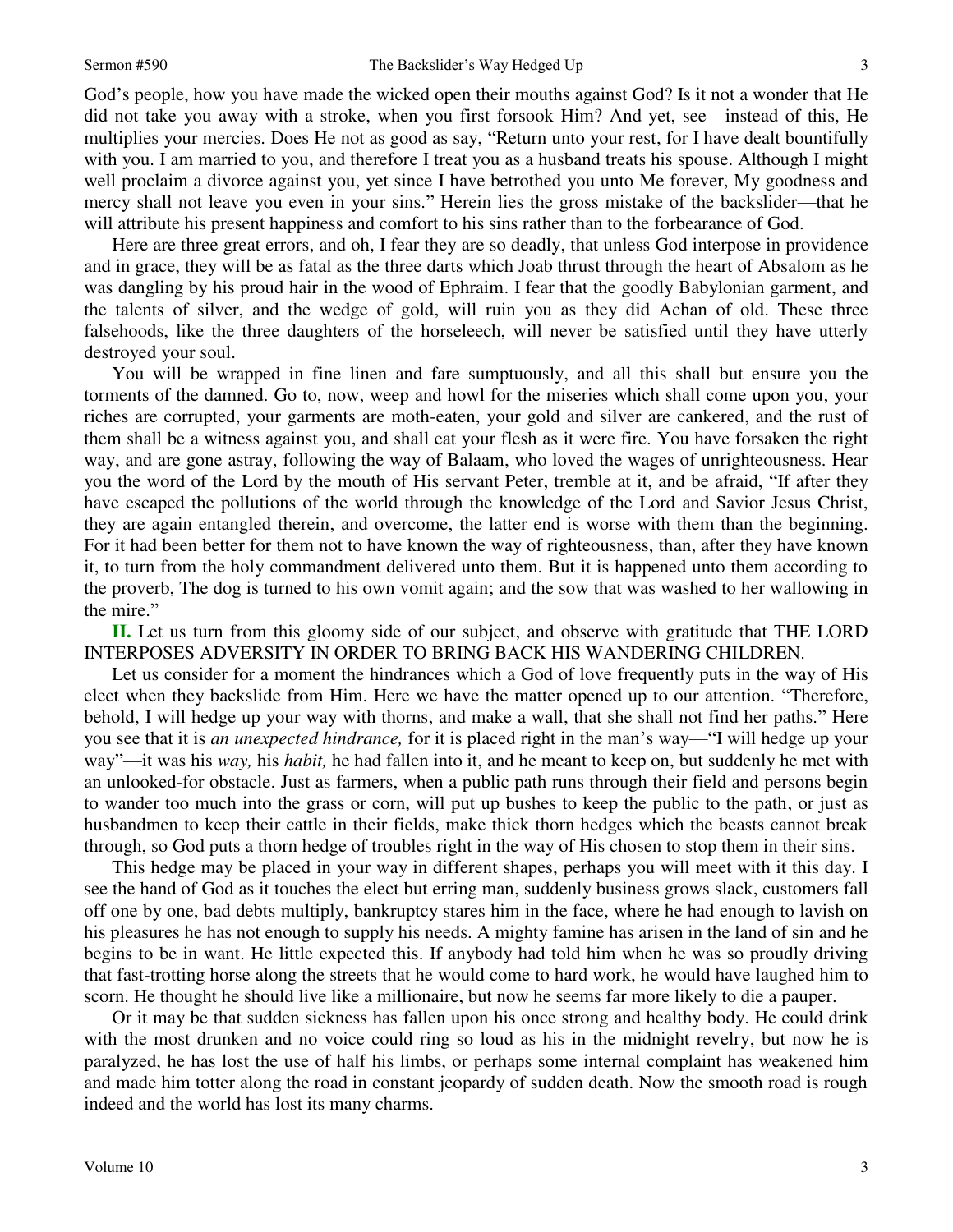Ah! sinner, the sound of music is hushed for you, and the joys of the flowing bowl are yours no more. Your foaming tankards, your wantonness and chambering are gone, mercy has rent them from you in love to your soul. Possibly the hedge is made of other thorns, perhaps the man's children sickened, there are many funerals in the house in quick succession. That firstborn son, the expected heir, the joy of his father's heart, falls like a withered flower, his wife is cut off as a lily snapped from its stalk, and he stands weeping, a widowed husband, a childless man.

Any of these ways, and thousands more which I need not here recount, are God's methods of building walls across the way of those whom He ordains to bless. When the man breaks through one hedge, the Lord of mercy will build another, and maintains His hedges at such a degree of strength that the bullock which is most accustomed to the yoke shall not be able to push through.

O backslider, the divine finger can touch you in the tenderest part, and though up to this moment you have boasted, "Nobody can make me wretched, nothing shall ever make me fret," yet He can shut you up in such despair that none can remove the heavy bar. Think of what your brain may yet become—it is cool and calculating now, and you can clearly see that your fellows are left behind in the race of competition—but remember how soon an unseen cause may soften that brain into imbecility, or excite it into incipient insanity! How soon may that boasted brain become like a burning sea throbbing with waves of fire! Beware lest such a visitation become the prelude of the wrath eternal, my prayer for you is, that more gentle means may bring you to repentance, but to that you will never come unless the Lord hedges up your way with thorns.

Observe that it was a very *disappointing* impediment. While the prosperous sinner was securely pursuing his way he was stopped. "Why," says the man, "if it had not been for that, I would have made a fortune." "Why did death come just when my fair girl looked so lovely in the bloom of opening womanhood, and when my dear boy had grown so engaging that his company was my delight?—ah! this is trouble indeed. To meet with misfortune just when I had built that new house, and held my head so high, and expected to see my daughters so respectably married—why, this is very disappointing," and the man kicks, and though once he professed to be a child of God, yet it is painfully possible that he is ready to curse God and die. But if he knew—oh! if he knew the divine motive, he would thank God for his troubles on bended knees.

You will remember that story of the painter in St. Paul's. When on high he painted his picture upon the ceiling, he went backward upon the stage to look at it, and was so engrossed with his occupation, that he was just on the edge of the stage and in great danger of being dashed to pieces by a fall from that dizzy height. A friend saw him, and knowing that if he called out to him he would be startled, and thus his fall might be hastened, he took up a brush full of paint and threw it at the picture, the desired effect was produced, for the painter in great anger rushed forward to upbraid him, and thus his life was spared. God seeing you painting a fair scene of life and happiness on earth, suddenly spoils it all, you rush forward, crying out against Him, but oh! what reason have you to thank Him for that disappointment which has robbed Satan of his prey and saved your soul!

Moreover, what *painful* hindrances our heavenly Father often uses. He hedges the sinner's path not with rhododendrons and azaleas, not with roses and laurels, but with thorns. Prickly thorns which curse the soil and tear the flesh are God's instrument of restraint. Nothing but a thorn hedge would have stopped the man, he was so madly set upon his present course that he would dash through anything else, but God, whose eternal mercy has marked that man out as a special object of love, uses the most effectual remedies, and plants a fence of thorns. Are you smarting this morning—so smarting that you wish you had never been born? Do you feel the cuts and lashes of evil fortune so much that you would sooner end your existence than continue any longer as you are? I bless God for this, if you are one of His children, for it is thus, and thus only, that will change your ways.

Furthermore, the fence is *effectual* if the thorn hedge will not suffice, it is written, "I will make a wall." There are some so desperate in sin that they will break through ordinary restraints, then a wall shall be tried through which there is no breaking, over which there is no climbing. Ah, backslider!

4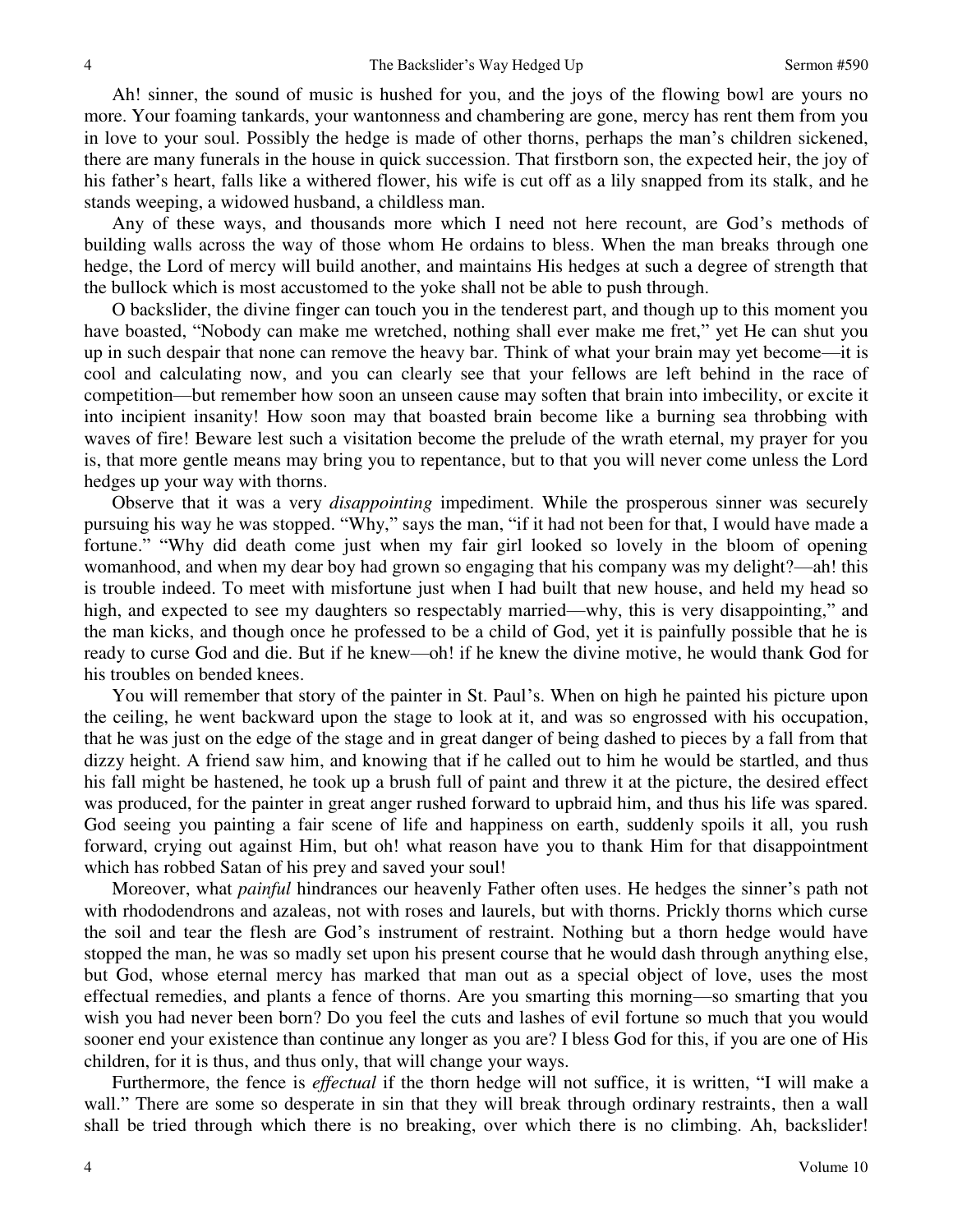backslider! perhaps you have already broken through the thorn hedge, your trials have not been sanctified. I have known some who have had enough trials, one would think to have melted a heart of adamant, and yet they have set their faces like a flint against God, and gone on worse than ever.

"Who is JEHOVAH, that I should obey him?" said Pharaoh, when he was vexed with many plagues, and so have you said. God, I trust, will not destroy you as He did Pharaoh, but He will break one way or another, the iron sinew of your proud neck, for when it comes to a wrestle between God and you, you may be sure of a fall. The Lord never was defeated yet even by the stoutest adversary, and He will not in your case be frustrated in His design.

If you be really one of His chosen, you shall meet with an affliction such as perhaps you never heard of in any other man, and if nought but this will stop you, He will invent some new form of disease, some fresh method of pain in order to get at your soul. If you cannot be saved by the gentle wind, He will send the storm, if this suffice not, He will try the hurricane, and if you will not run into port even then, tornado shall follow tornado till you are broken to pieces like a wreck, and compelled to swim to the Rock of Ages for rescue.

These are but parts of His ways, and even His hard things are full of mercy. The tender mercies of the wicked are cruel, but the cruel things of God are full of tender mercy. He only uses these methods because nothing else will do, and He would sooner that you should enter into heaven with every bone broken, than that you should descend into hell with the full use of your powers.

**III.** In the third place—you would think that the sinner would now stop, but instead of it, according to the text, EVEN THOUGH GOD WALLS UP THE WAY OF SIN, MEN WILL TRY TO FOLLOW IT, BUT IN THE CHOSEN THIS RESOLVE WILL BE IN VAIN.

"She shall follow after her lovers, but she shall not overtake them; and she shall seek them, but shall not find them." Do you see the man, he has suffered such loss that he cannot find the means to sin as he used to do, where he had money to spend to indulge himself, he now finds an empty purse, but yet he tries to do his worst, he goes up and down that wall to see if there is not a hole in it somewhere, he tries to scramble over it where there is a projecting stone—he climbs half-way up, and falling, cuts his hands, but he will try again and again. He runs all along that thorn hedge and looks and looks again for a gap, and oh! if he could but find one, if he could but escape from God's boundaries, if he could but scrape enough money together to have another debauch, if he could find just enough to play the gentleman again, but he cannot, he has no means whatever to indulge his sin.

Perhaps the case runs another way, God has taken away from the man all the pleasure of sin. He cannot be as satisfied as he used to be with his money. As he puts it into the till he despises it, and when he sees it accumulating at his bankers it only brings him care and no contentment as once it did. His children turn out one by one a curse to him. In business everything seems determined to plague him. Whereas at the theater he could gaze and listen with ecstasy, the whole affair is now tame and dull. Those wines so full of flavor, have now through his satiety lost their usual charm.

Let him do what he will, the world is all a blank and wretchedness for him. Like Tiberius he would give a mint of gold to anyone who would invent him a new pleasure or restore the vigor of the old, but no, the thorn hedge is too well made, the Great Husbandman has planted it too well, the sinner would become a spiritual suicide but he cannot, let him desire it as he may. He is desperately set on destruction as though it were to be desired. O sinner, how is this—how has the fall spoilt us that we should be so enamored of our own destruction? O my God, what a creature is man! Though he knows that sin will be his ruin, yet he hugs it as though it were his chief mercy, heaps to himself destruction as though it were gold, and digs for his own ruin as for hid treasure.

Oh! if the righteous were half as intent in seeking after goodness as the wicked are in hunting after sin, how much more active would they be! If we were half as strongly set upon the things of God as sinners are set upon their own ways and their own pleasures, we should have no waverers, no timid, cowardly spirits. Truly this love of sin is so strange, that if we did not see it in ourselves we should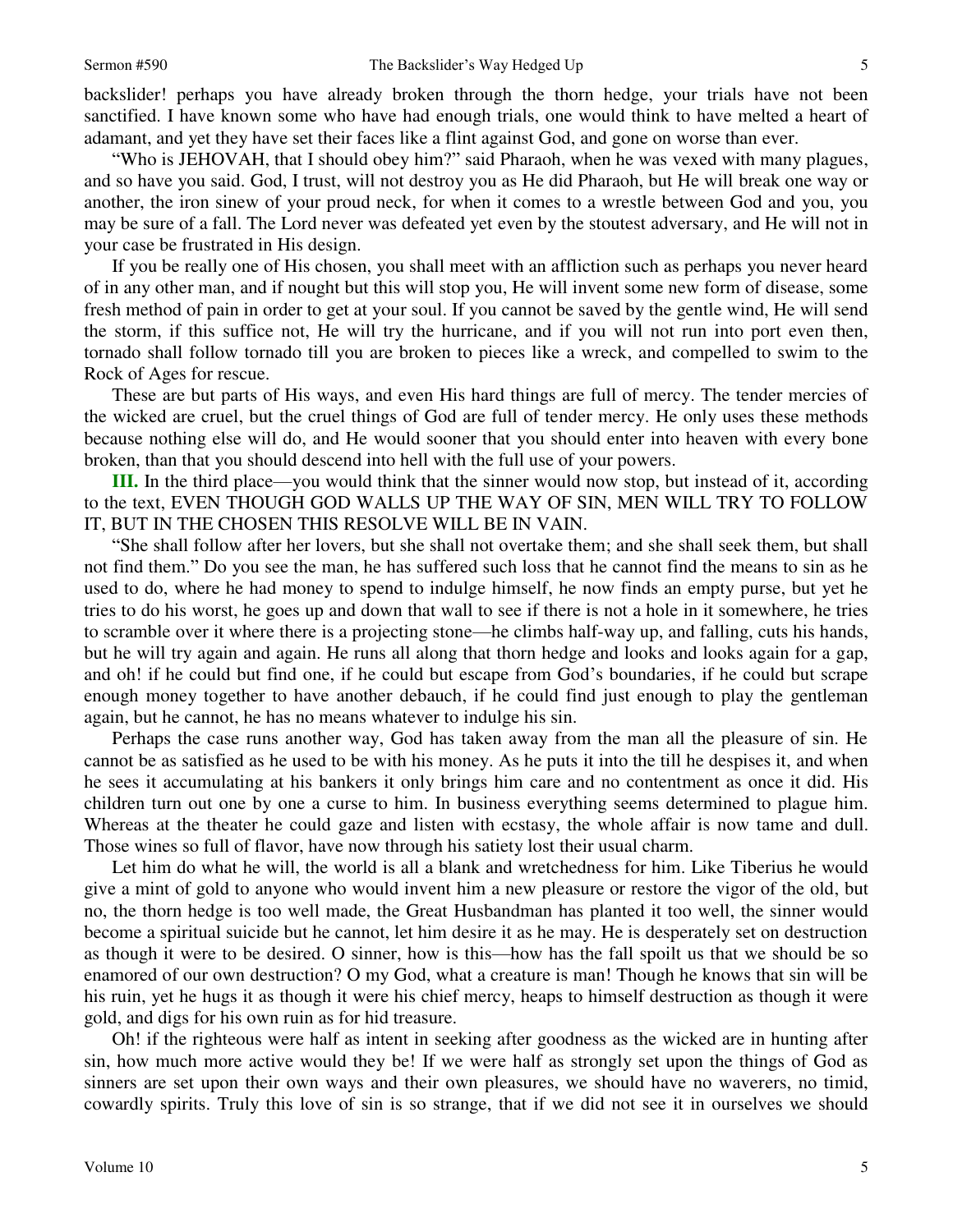wonder at it, but Christian, this is in *you* as much as in the worst of men, you, too, if it had not been for divine mercy, would have plunged on from bad to worse.

If Omnipotence itself had not seized the reins and turned us into the way of truth, we would at this moment have been dashing on in the road of sin—I say if Omnipotence itself had not interposed. It was not the minister, it was not conscience, it was not merely providence—it was more than this— JEHOVAH'S own right arm threw back the horse on its haunches and cast the rider to the ground, as He did Saul at Damascus, or else we should have hastened on to our destruction and perished through the hardness of our hearts. Let us sing unto Him whose mighty mercy has rescued us, and let us pity those whom the restraints of providence cannot bind, who will if they can leap through stone walls to have their way and their sin.

Thus then, dear friends, we have presented to you the deplorable picture of the sinner infatuated, perfectly infatuated and drunken with the love of sin and enmity to God, and mercy itself, so far as we have gone, foiled of its purpose. The thorn hedge not enough—the stone wall not enough—what shall come now?

**IV.** Our next business is to consider THAT THE BACKSLIDER'S FAILURE IS FOLLOWED BY A BLESSED RESULT.

The hunt was very arduous, but the greedy hunter has missed his prey, and there he sits weary with the chase and ashamed of himself. What comes of it? Do observe it, for the result is one which I hope you and I know already. "Then shall she say, I will go and return to my first husband; for then it was better with me than now." O Lord! teach some who are here this morning to pray this prayer.

Observe here is repentance *attended with sorrow.* The poor creature in this case feels, deeply feels to the very soul, the wretchedness of her condition. She is in so bad a plight, that though she had despised her former state, she now confesses it to be better.

Observe that it is *an active repentance.* It is not merely "I will return," but "I will go and return." When the grace of God sets a backslider upon returning, He will stir up all the powers of his soul to seek after God. He cries, "My soul waits for the Lord more than they that watch for the morning: I say, more than they that watch for the morning." There is much earnestness in a sinner seeking Christ, but, if possible, there is more in a backslider returning from the error of his ways, for he has not only the guilt of sin to mourn over, but the double guilt of having despised the Savior, of having known the way of righteousness and having turned from it. Here are two spurs to make him speed on in his course.

Observe, dear friends, that the *confession* which this poor soul makes of folly *is one which is sustained by the best of reasons.* She says, "Then was it better with me than now." Let us see whether this is not true with you. Well, backslider, what have you gained by it after all? Have you gained anything more comfortable than *the light of your Father's face?* You once could say, "Abba, Father!" you rejoiced to know that God was at peace with you, you were reconciled to Him by the death of His Son.

Now God is angry with you, your fears tell you that He has forgotten to be gracious. What can make up for this loss? When God lights a candle, what brightness is in the room, but when God's candle is gone, where is the sun, and where the moon? They give no light to you. Before, when you were in your right senses, you had the privilege of going to the throne of grace, *you could tell your wants before God, and spread your sorrows there,* but you have no throne of grace to go to now. Why, you scarcely dare pray. As for your friends, you would not like to tell them your troubles. Poor prodigal, what sorry friends are those who waited on you in your days of wealth, they sat with their legs under your mahogany, and drank your wine while you had any—but you know that you would be a fool to expect any help from them*,* now that you need it. Your lovers have forsaken you, and those who once were so kind—where is their love now?

Do I see one among you who has been cast off by her companion in sin and shame? Ah, woman! Poor wretched woman! have you been made to feel that smart so common to those who sin as you have done, cast into the street by him who first decoyed you by his fair promises of love? Your case is but one

6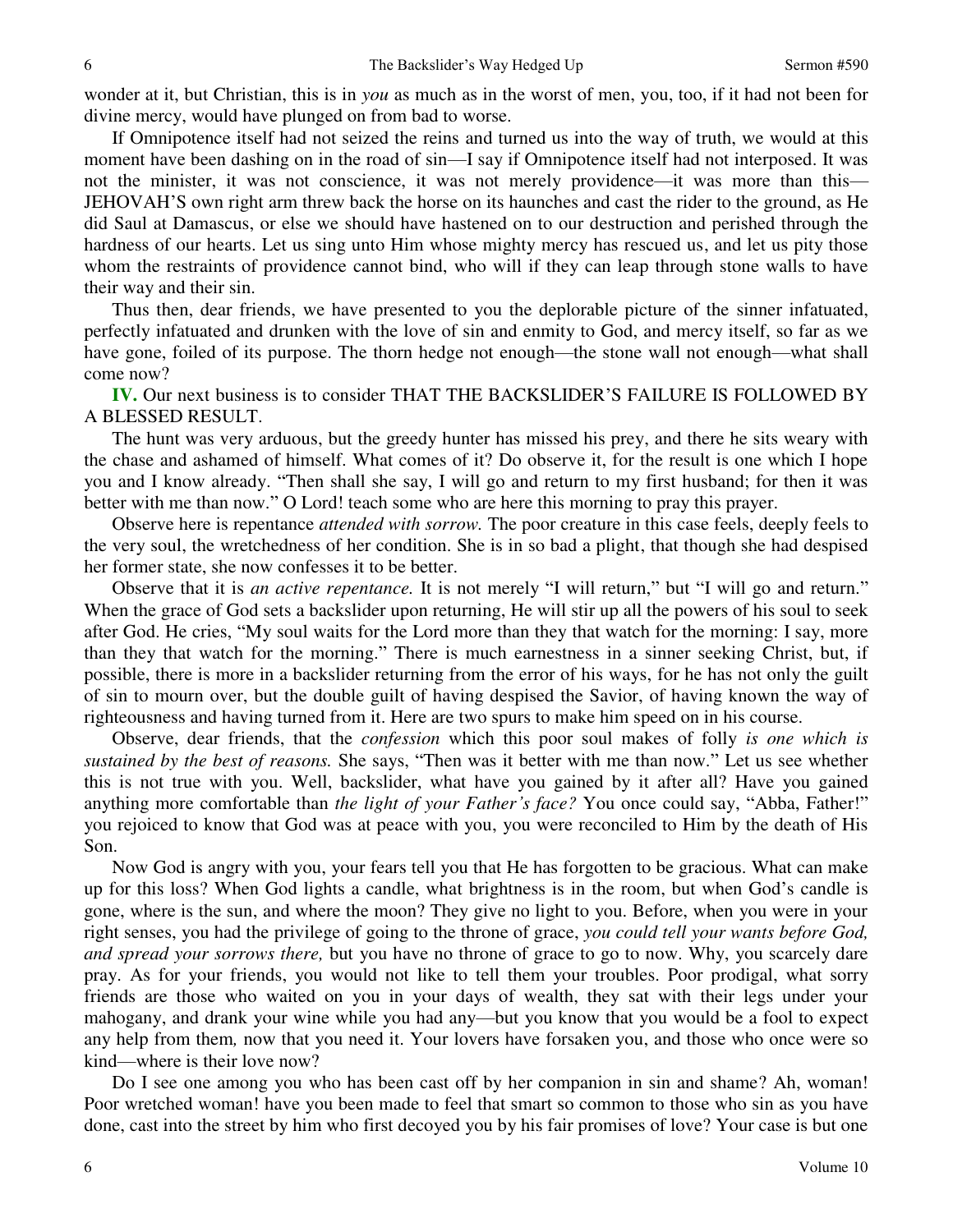of many, and there are thousands who find that the world knows not what faithfulness means, first sin deludes, deceives, and pretends to love, and then afterwards it casts off its victims. Ah! you had a father's house to go to, and a father's mercy to plead, but you have not it now, it was better with you then than now.

And then, *you had God's promises to fall back upon.* If you had any trouble, you opened your Bible, and there was a passage to cheer you, when you had losses, the cheering words exactly met your case, but now that Book is full of fire, it flashes lightning upon you as you read it, there is not a promise there which smiles on you, your fears whisper that the treasury of God is shut against you. Once you had *communion with Christ Jesus*—ah! now I touch a tender string—you did sit at the banqueting table of Christ, unless you were awfully deceived and a gross hypocrite, you could say, "He has kissed me with the kisses of His mouth." After this, how could you go to the door of that deceiver Madame Wanton! How is this? O soul, if you have ever known the love of Christ, I am sure you will say, "It was better with me then than now."

What can the world afford you comparable to fellowship with Jesus? One hour upon His bosom is worth ten thousand years in the palaces and courts of the world's wealth and royalty, and you know that it is so. There is no room to entertain a comparison for a moment—

> *"What peaceful hours you once enjoyed, How sweet their memory still. But they have left an aching void The world can never fill."*

O that your repentance, fixed upon such reasons as these, may be deep! May you make a confession of your extreme folly, and now fall down before God and find mercy!

To close this point, this repentance was *acceptable*. It is not often that a husband is willing to take back his wife when she has so grossly sinned, as the metaphor here implies, and yet observe that God is willing to receive the sinner, though his sin is even more aggravated. By the mouth of Jeremiah He speaks these words—"Return unto me, for I am married unto you." I do not know anything which should make the backslider's heart break like the doctrine of God's immutable love to His people. Some say that if we preach that "whom once He loves He never leaves, but loves them to the end," it will be an inducement to man to sin. Well I know man is very vile, and he can turn even love itself into a reason for sinning, but where there is as much as even one spark of grace, a man cannot do that.

A child does not say, "I will offend my father because he loves me," it is not even in fallen human nature generally, unless inspired by the devil to find motives for sin in God's love, and certainly no backsliding child of God can say, "I will continue in sin that grace may abound." They who do so show that they are reprobates, and their damnation is just. But the backslider who is a child of God at the bottom, will, I think, feel no cord so strong to hold him back from sin as this.

Backslider, I hope it will also be a golden chain to draw you to Christ. Jesus meets you, meets you this morning. You were excommunicated. You were driven out from among God's people with shame, but Jesus meets you, and pointing to the wounds which He received in the house of His friends at your hands, He nevertheless says, "Return unto me, for I am married unto you." It is a relationship which you have broken, and it might legally be broken forever if *He* willed it, but He does not will it, for He hates to put away.

You are married to Jesus. Come back to your first husband, for He is your husband still! The fountain which washed you once can wash you again. "Though your sins be as scarlet, they shall be as white as snow; though they be red like crimson, they shall be as wool." The robe of righteousness which covered you once can cover you again, though you have cast it from you with scorn, yet still it is yours, and the Father bids His servants bring forth the best robe and put it on you. Come to Me! You have forgotten the Lord, but He has not forgotten you, you love sin, but He will change your will, and set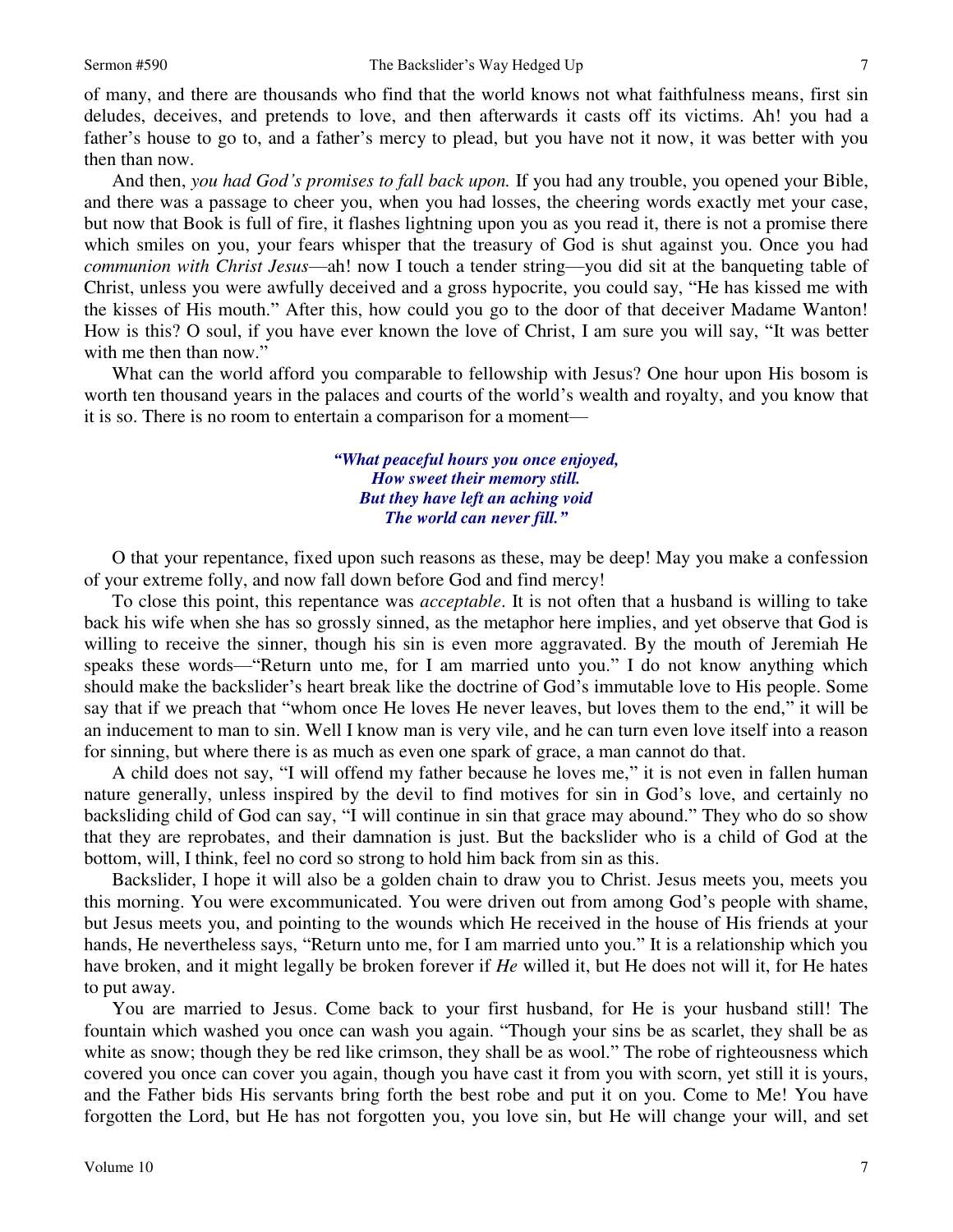your heart upon Himself, for He is determined that you shall be His forever. Is not this a soul-melting doctrine? If there be so much as a spark of spiritual life in you, I think you will say, "Against such love as this I cannot sin, against such tender mercy I will not rebel, I will return unto my first husband, for then it was better with me than now."

I do not know, but I may be speaking very pointedly and personally to some here—I hope I am. I know that the most of you are not in this condition, and for this I thank my God. I pray you, however, lift up your hearts in prayer for those who are, and ask my Master that as this bow is drawn at a venture He may direct the arrow.

There are some such here—I know there are. There are some here who have come this very morning with no idea that God would meet with them. You have put the reins upon your neck and you have given yourselves up. The restraints of morality can scarcely bind you, and yet once you prayed at the prayer meeting and sat at the sacramental table, and you put on the Lord Jesus Christ by profession in baptism, but oh! what are you now? Your life would not bear to be talked of, your conduct has become so gross and vile, you might have expected to have heard this morning some word that should have cut you off forever from hope, but, instead of it, the silver trumpet sounds today with notes of love and pity. Return! Return!—your husband woos you over again—return! for then it was better with you than now.

**V.** Not to be longer on the point, let us observe in the fifth place, that THERE IS AN AWFUL CONTRAST TO ALL THIS.

There are some who prosper in this world until, like a wide-spread tree, they are cut down and cast into the fire. There are backsliders, who, never having had the root of the matter in them, go back unto their own ways, to the land from which they came out, and continue there forever. I beseech you never trifle with backsliding. I have put God's free grace in the boldest manner that I could just now, but oh! let me warn any man who would pervert that free grace into an excuse for sin, let me warn him against playing with backsliding.

One man may roll down a precipice and may scarcely be injured, but *I* would not try it, for I might break my neck. One man took poison and he was hurried off to the hospital, and by the use of proper antidotes was spared, but I would not advise you to try it, nay I would beg you to put it away from you. Chosen vessels of mercy, notwithstanding their backslidings, are brought back, but ah! remember that nine out of ten of those who backslide never were God's people.

They go out from us because they were not of us, and this is the history of their lives, and may be the history of your life, ah! and may be the history of mine yet—they joined the church, they had been greatly impressed under a sermon, they were young, they knew little as yet of the trials of life, being in the church they walked consistently for years, they kept the faith, but the church was cold and they grew cold too, they neglected weekday services, the closet was forsaken, family prayer was hardly attended to, then they forsook the sanctuary altogether, but they were still moral and upright, they began anon to associate with those whom once they avoided, their business went on well, they had risen from the lowest grade of society to occupy a middle position, they still prospered, gold accumulated, they were the successful people, there was a worm at the root of it all it is true, but nevertheless, it looked so fair and seemed so well, the man did not like to remember that he ever had gone to that little meeting house, he felt ashamed that ever he had associated with those whom once he knew to be the people of God, he went on still accumulating wealth, but one day *he was found dead!*

Shall I pursue his history? In hell he lifts up his eyes in torments forever, with this as the special worm that never could die to gnaw his conscience that he *did* know in his head the way of righteousness, but had turned away from it in his heart. In letters of fire he sees written athwart that burning sky, "YOU KNEW YOUR DUTY BUT YOU DID IT NOT, you have come from the cup of the Lord to the cup of devils, you turned aside from the people of God to the children of Satan, you deliberately chose the evil and you forsook the good, you perished not as the ignorant perish, not as they perished who were careless from their birth, not as those who were unvisited by pangs of conscience, or who knew not the Word, but you perished in the light of the Gospel, with the sun of mercy shining upon your eyeballs, you